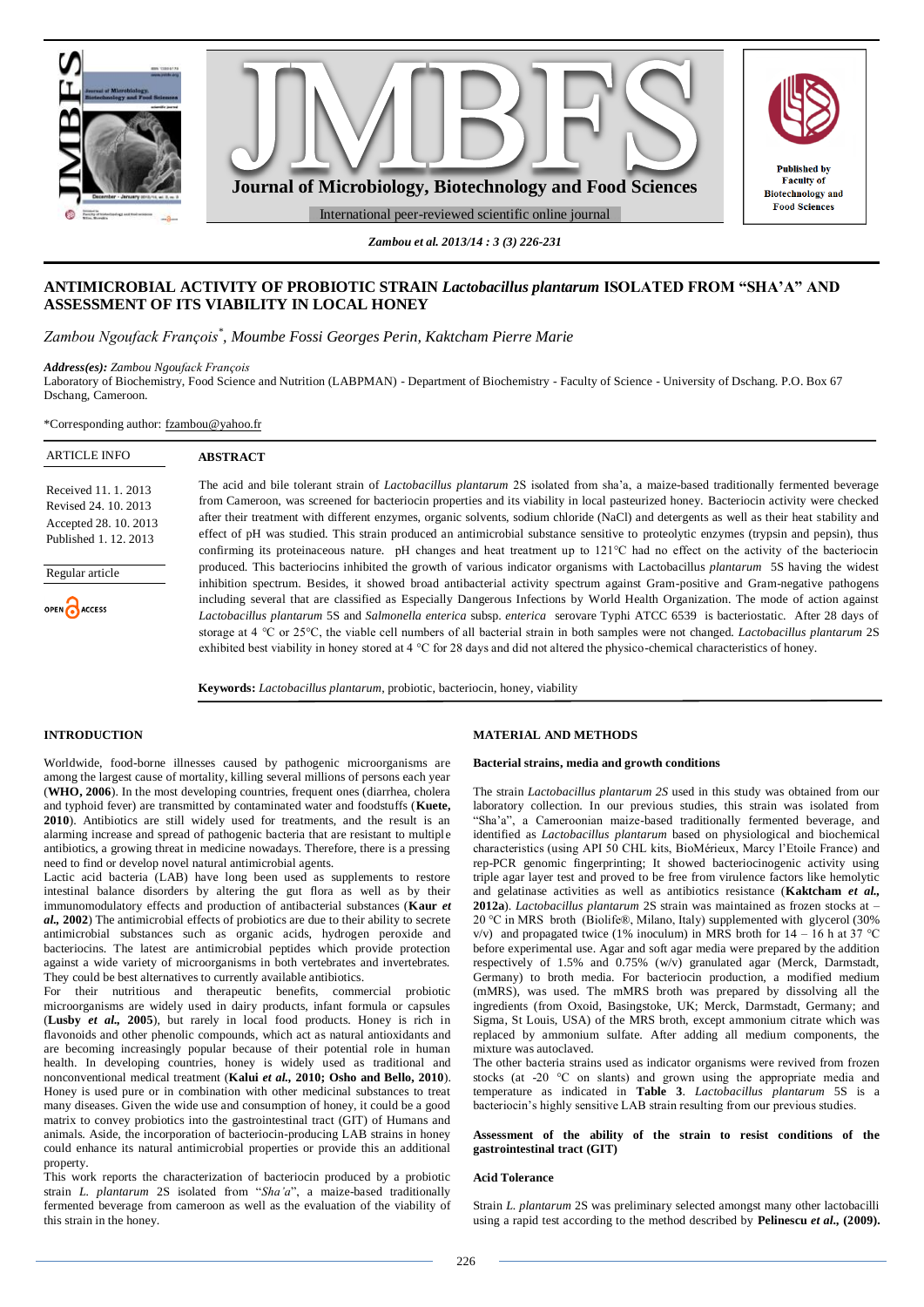For real assessment of the acid tolerance, strains were cultured on MRS agar medium for 24 h at 37 °C. Colonies were collected and suspended in 0.2 mol.<sup>1-1</sup> citrate buffer pH 3 (used as representative gastric pH value), and the turbidity of cells suspensions adjusted to 4 Mc Farland standard ( $12 \times 10^8$  CFU/ml). This prepared cells suspension was incubated for 0 and 6 h at 37 °C, followed by centrifugation (3500g, 15 min), washing twice using 0.5 mol.<sup>11</sup> phosphate buffer pH 7 and re-suspension in physiological saline. The viable cells were enumerated by pour plate technique. Appropriate serial dilutions in 0.1% peptone water were done and plates were incubated anaerobically in GasPak anaerobic jar (Genbox anaer; BioMérieux, France) at 37 °C for 48 h (**Verdenelli** *et al.,* **2009)**. Results were expressed as the percent (log CFU) of resistant cell.

#### **Bile salt tolerance**

Bile salts tolerance was also evaluated as described by **Verdenelli** *et al.,* **(2009).** *L. plantarum* 2S was cultured on MRS agar slant for 24 h at 37 °C. Colonies were collected and suspended in 0.5 M phosphate buffer, pH 7 supplemented with 0.4% (w/v) bile salts (50 % sodium taurocholate and 50 % sodium glycocholate; Sigma, St Louis, USA) and the turbidity of cells suspensions adjusted to 8 Mc Farland standard  $(24 \times 10^8$  CFU/ml). The resulting cells suspension was treated as previously described.

#### **Detection and partial characterization of the bacteriocin produced by L. plantarum 2S**

#### **Bacterial growth and bacteriocin activity assay**

A 14-hour-old culture of *L. plantarum* strain 2S was inoculated (2% v/v) into mMRS broth and incubated at 30 °C without agitation. Changes in cell density  $(O.D<sub>600nm</sub>)$  were recorded every 2 h up to 14 h; the pH of the culture and bacteriocin activity were also measured at the same time interval. Bacteriocin activity in liquid medium was detected using Agar Well Diffusion Assay (AWDA) according to **Schillinger and Lücke (1989)**; the culture was centrifuged at 4000 rpm for 30 min at 4 °C and the supernatant was collected, adjusted to pH 6.5 with 6 mol.l<sup>-1</sup> NaOH, heated at 80  $^{\circ}$ C for 10 min, and filtersterilized through a 0.22 µm pore-size membrane filter (Millipore Corporation, Bedford, MA, USA) using an appropriate syringe to prepare Neutralized Cell-Free Supernatant (NCFS). Soft MRS agar seeded with the indicator strain *L. plantarum* 5S (approximately 10<sup>7</sup> CFU/ml) was overlaid onto pre-poured MRS agar plates; six millimeter diameter wells were punched in the plates and filled with 50 µl of supernatant. After incubation of the plates anaerobically at 30 °C for 24 h, diameters of zones of inhibition were measured using a caliper. Experiments were performed in triplicate.

### **Sensitivity of the bacteriocin to enzymes, temperature and pH**

In this set of experiment, neutralized cell-free supernatant was treated with the following enzymes at 1mg/ml final concentrations: trypsin (Fluka Biochemika, Buchs, Switzerland) in 0.05 M Tris-HCl buffer, pH 8.0; pepsin (Sigma-Aldrich, Steinheim, Germany) in  $0.05$  mol.l<sup>-1</sup> citrate buffer, pH 2.0;  $\alpha$ -Amylase (Sigma-Aldrich, Steinheim, Germany) in 0.05 M phosphate buffer, pH 7.0; lipase (Sigma-Aldrich, Steinheim, Germany) in  $0.05$  mol.<sup>11</sup> phosphate buffer, pH 7.0; and lysozyme (Fluka Biochemika, Buchs, Switzerland) in 0.05 mol.l<sup>-1</sup> phosphate buffer, pH 7.0. Incubation was held at 37 °C for 2 h and enzymes reactions were terminated by boiling for 5 min. To determine the effect of pH, the neutralized cell-free supernatant was adjusted to pH 2.0 - 12.0 (at increments of two pH unit) using 6 mol.<sup>11</sup> HCl or NaOH. After incubation at 37 °C for 2 h, the treated samples were neutralized before tested for residual activity. The effect of temperature on the bacteriocin was assayed by heating the neutralized cell-free supernatant at 37 °C and 100 °C for 30, 60, 90, 120 min, and at 121 °C for 15 min. Cell-free supernatants treated with buffers only and sterile MRS broth treated with enzymes served as controls; after each treatment, the residual activity was determined by AWDA using *L. plantarum* 5S as indicator strain. All experiments were performed in triplicate.

## **Spectrum of inhibitory activity**

The antibacterial activity of the neutralized cell-free supernatant was tested against Gram-positive and Gram-negative bacteria. The indicator strains (0.5 Mac Farland suspensions) were inoculated in the appropriate soft agar media  $(-10^7 \text{ CFU/ml})$  and the antibacterial activities were determined by AWDA as previously described. All experiments were conducted in triplicate.

#### **Mode of bacteriocin action**

Twenty milliliter of neutralized cell-free supernatant was added to 100 ml of a 3 h-growing cultures of *Salmonella enterica* subsp. *enterica* serovare Typhi ATCC 6539 and *L. plantarum* 5S respectively in Mueller-Hinton broth and MRS broth at 37 °C. Changes in cell density were recorded at 600 nm hourly for 8 h, and the number of viable cells (CFU) was determined by plating the samples on Salmonella-Shigella agar and MRS agar (1.5% w/v) followed by incubation at 37 °C for 48 h. Growing cultures in which 20 ml of sterilized distilled water was added served as controls.

#### **Assessment of the stability of the bacteriocin-producing** *L. plantarum* **2S strain in honey**

#### **Preparation of honey samples and inoculation**

The honey sample used in this study was a wild polyfloral type, procured from a local beekeeper of the sudano-guinean zone of West-Cameroon. It was obtained by draining the honey after manually uncapping the comb frames, and pasteurized at 63 °C for 30 min.

In another experiment, *L. plantarum* culture were propagated twice in MRS broth and incubated at 37 °C for 16 h. Seventy milliliter of broth media were inoculated with 10% overnight, activated culture of strain *L. plantarum 2S*. The growth of the culture in broth media was monitored using spectrophotometer (Pharmacia LKB NOVASPEC II) for 6 h. At the early stationary growth phase, bacterial cells were harvested from the media by centrifugation of the culture (4000 g, 10 min, 4  $^{\circ}$ C). The pellet was then washed twice with 0.01 mol.<sup>1-1</sup> potassium phosphate buffer pH 7.0. The resultant pellet was suspended in 100ml sterile potassium phosphate buffer  $0.01$  mol.<sup>11</sup> and stored at  $-20^{\circ}$ C until used. The viable cell counts of this suspension was determine by enumeration on MRS plate agar and incubation at 37 °C for 48 h in anaerobic. 120 µl of this concentrate (about 2.8  $\times$  $10<sup>7</sup>$  CFU/ml) was introduced into 100 ml of pasteurized honey and thoroughly homogenized. Non-inoculated samples were used as control. Inoculated and non inoculated pasteurized honey samples were stored at 25 °C (room temperature) and 4 °C respectively for 28 days.

#### **Assessment of L. plantarum 2S viability in pasteurized honey**

From the inoculated pasteurized honey samples, an aliquot of 10 ml was taken at 1-week interval for viable count. Ten-fold serial dilutions were done in 0.1% peptone water while homogenizing by vortexing, followed by viable cell count by pour plate technique using MRS agar. Plates were incubated anaerobically at 37°C for 48h.

#### **Evaluation of physico-chemical characteristics of honey samples during storage**

Physico-chemical characteristics frequently used as best indicators for quality and stability of honey such as pH, moisture, free acidity were determined **(Codex Alimentarius, 1981)**. Moisture was determined using IUPAC method (**IUPAC, 1979**). The pH was measured by a pH-meter (Searchtech) on 10% (v/v) honey sample in  $CO<sub>2</sub>$  free distilled water (Mbogning *et al.*, 2011). The density of samples was determined by the method described by **AFNOR (1981)**. For the determination of free acidity, the harmonized method of the International Honey Commission was used (**Bogdanov** *et al.,* **1997**). In this respect, 10 g of each sample was dissolved in 75 ml of  $CO<sub>2</sub>$  free water in a 250 ml beaker, stirred to homogenize and the initial pH of the solution recorded. Afterwards, the solution was titrated with 0.1 mol. $I<sup>-1</sup>$  NaOH to pH 8.30. The free acidity, express as milliequivalents or millimoles acid.kg<sup>-1</sup> honey represented the volume (in ml) of  $0.1 \text{ mol.}1^{-1}$  NaOH used to bring the initial pH of the solution to 8.30, multiplied by the factor 10. All these experiments were performed at 1-week interval.

#### **Statistical analysis**

The data obtained were subjected to Analysis of Variance (ANOVA) and multiple comparisons were done by Student-Newman-Keuls test, using the software GraphPad InStat (GraphPad Software Inc, V3).

#### **RESULTS AND DISCUSSION**

#### **Tolerance to acidic pH and bile salts**

Acid and bile salts tolerance are prerequisite for probiotics to resist the stressful conditions of the stomach and the upper intestine during their journey to the gastro intestinal tract. *L. plantarum* 2S demonstrated a high tolerance to acidic pH after 6 h of exposure in citric acid at 37 °C, by showing a survival percentage of 80.29. It also showed high tolerance to high bile salts concentration (0.4%) after 6 h of incubation at  $37$  °C, since a survival percentage of 86.32 was recorded.

Probiotics are health-promoting microorganisms. The criteria used to select potential probiotics are related to acid and bile tolerance, production of antimicrobial substances, cholesterol metabolism, production of useful enzymes and safety for food and clinical use (**Ouwehand** *et al.,* **1999**). *In vitro* survival of bacterial strains in low pH is a more accurate indication of the ability of strains to survive passage through the stomach. The organisms taken orally have to face stresses from the host which begin in the stomach, with pH between 1.5 and 3.0 (**Corzo** *et al.,* **1999**). Resistance to bile salts is generally considered as an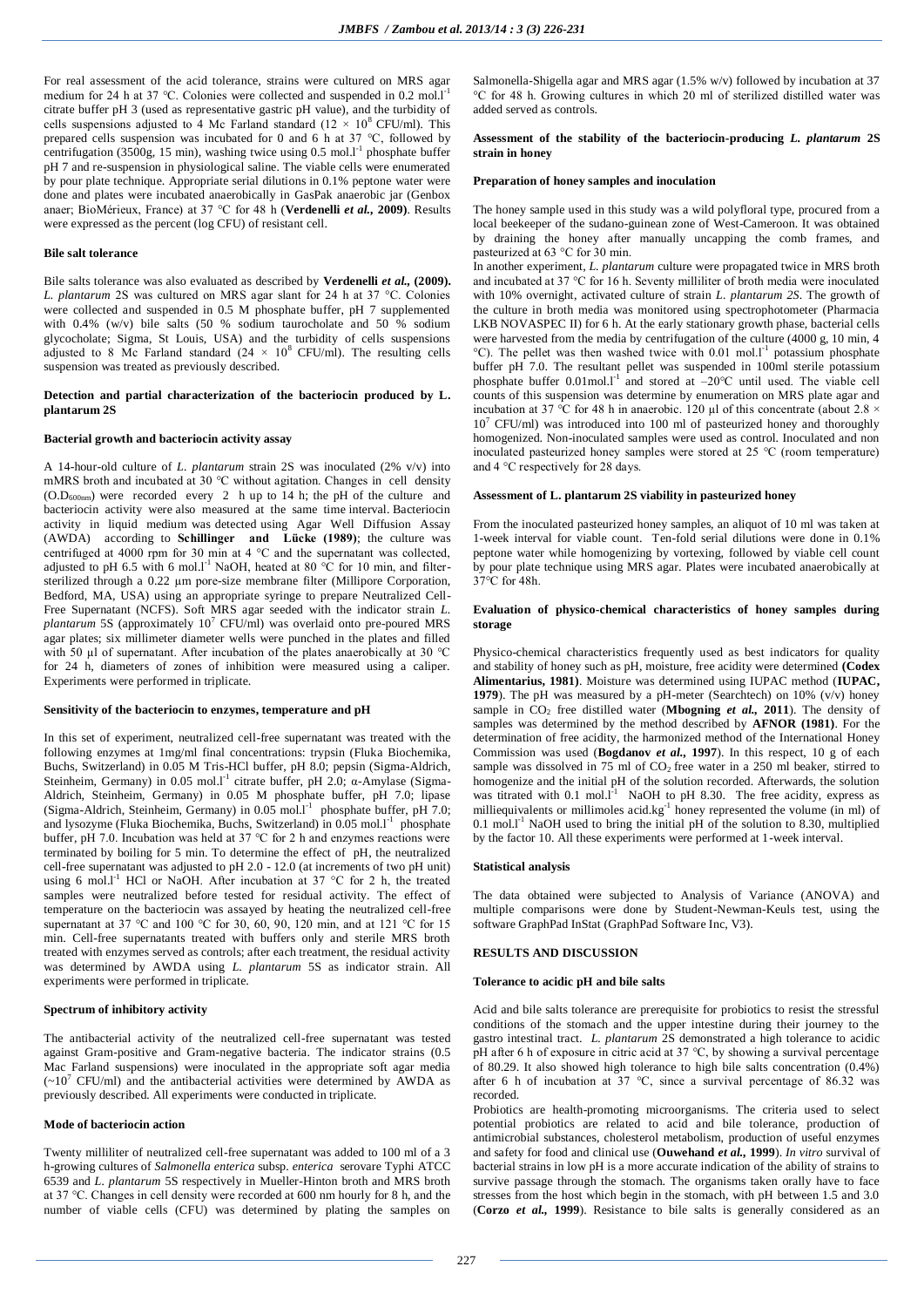essential property for probiotic strains to survive the conditions in the small intestine. Results suggest that strain *L. plantarum* 2S could successfully transit the human stomach and may be capable of reaching the intestinal environment and functioning effectively there. In fact, many other studies demonstrated the capacity of *L. plantarum* strains to tolerate gastric acid and intestinal bile salts conditions (**Kalui** *et al.,* **2009; Sirilun** *et al.,* **2010; Sieladie** *et al.,* **2011**). Bile resistance of lactobacilli may be due to their ability to de-conjugate bile salts in the duodenum (**De Smet** *et al.,* **1995**).

## **Kinetics of bacterial growth and bacteriocin production**

Bacteriocin activity of *L. plantarum* 2S was detected at early logarithmic growth phase (4 h) in mMRS broth at 30 °C (Figure 1). Maximum bacteriocin production (14 mm) was reached after 8 h of incubation (end of logarithmic phase) and the antibacterial activity slowly decreased afterwards. During cultivation (16 h), the pH of the medium decreased from 6.85 to 4.14 and the cell density increased from 0.13 to 2.11 ( $O.D<sub>600nm</sub>$ ). In this study, the detection of bacteriocin activity at early logarithmic growth phase may suggest that the peptide is secreted as a primary metabolite.



**Figure 1** Growth of *L. plantarum* 2S, change in pH and bacteriocin production in mMRS broth at 30 °C for 16 h without agitation. Legend:  $(-\bullet)$  = growth;  $(-\bullet)$  $=$  change in pH; the bars indicate diameters of zone of inhibition

### **Sensitivity of the bacteriocin to enzymes, temperature and pH**

The effects of proteolytic and non proteolytic enzymes, temperature and pH on the bacteriocins activity were determined (Tab. 1). Complete inactivation of the antimicrobial activity was observed when the neutralized cell-free supernatant was treated by trypsin and pepsin, showing that the antimicrobial substance was of a proteinaceous nature. Treatments with α-Amylase, lipase and lysozyme did not affect the antimicrobial activity, suggesting that the bacteriocin activity does not depend on a carbohydrate or lipid moiety, whatever they are present or not. This bacteriocin is found to be strongly heat stable, as 83.32% of the activity was still recorded after 15 min at 121  $\degree$ C as compared to the activity at 37  $\degree$ C. The antimicrobial activity was slightly influenced by neutral pH  $(8 - 12)$ , as it significantly decreased after treatment at these pH values, comparatively to the activity obtained at acidic to neutral pH  $(2 - 6)$ .

Treatment of the bacteriocins produced by strain *L. plantarum* 2S with proteolytic enzymes (trypsin and pepsin) resulted in complete loss of activity, confirming its proteinaceous nature containing cleavage-sites suitable for the above proteases. Given that the activity does not depend on a carbohydrate or

lipid moiety, this bacteriocin might belong to Class I or Class II of the classification of bacteriocins. The stability of the bacteriocins at 37 °C suggest that it could fully retain its activity once produced in the GIT; its heat stability (up to 121 °C for 15 min) which is advantageous for transport and use as drug, could arise from the complex patterns of disulphide intramolecular bonds that stabilize secondary structures by reducing the number of possible unfolded structures (**Deraz** *et al.,* **2009**); but more investigation is required to confirm.

|  |                                                    |  |  | <b>Table 1</b> Effect of enzymes, pH and heat treatment on the antibacterial activity of |  |
|--|----------------------------------------------------|--|--|------------------------------------------------------------------------------------------|--|
|  | the bacteriocin produced by <i>L. plantarum</i> 2S |  |  |                                                                                          |  |

| <b>Factors</b>                         | Diameter (mm) of zone of inhibition |  |  |  |
|----------------------------------------|-------------------------------------|--|--|--|
| <b>Enzymes</b>                         |                                     |  |  |  |
| Without enzymes                        | $13.00 \pm 0.00$                    |  |  |  |
| Trypsin and pepsin $(1 \text{ mg/ml})$ |                                     |  |  |  |
| $\alpha$ - Amylase (1 mg/ml)           | $12.66 \pm 0.57$                    |  |  |  |
| Lipase $(1 \text{ mg/ml})$             | $12.66 \pm 0.57$                    |  |  |  |
| Lysozyme $(1 \text{ mg/ml})$           | $13.00 \pm 0.00$                    |  |  |  |
| pН                                     |                                     |  |  |  |
| $2$ to 6                               | $13.33 \pm 0.57^{ab}$               |  |  |  |
| $8-10$                                 | $12.33 \pm 0.57^{\rm bc}$           |  |  |  |
| 12                                     | $12.00 \pm 0.00^{\circ}$            |  |  |  |
| <b>Heat treatment</b>                  |                                     |  |  |  |
| 37 °C for 30, 60, 90 and 120 min       | $14.00 \pm 0.00^{\rm d}$            |  |  |  |
| 100 $\degree$ C for 30 and 60 min      | $13.66 \pm 0.57^{\rm d}$            |  |  |  |
| 100 °C for 90 and 120 min              | $12.33 \pm 0.57^{\circ}$            |  |  |  |
| $121 \text{ °C}$ for 15 min            | $11.66 \pm 0.57^e$                  |  |  |  |

 $a, b, c$ : With respect to the effect of pH, values of the activity with the same symbol are not significantly different  $(P>0.05)$ .

 $\mathbb{R}^2$ : With respect to the effect of temperature, values of the activity with the same symbol are not significantly different (P>0.05).

Diameters of zone of inhibition are mean of triplicate, including the diameter of the wells (6 mm). "-": no inhibition zone was observed.

#### **Spectrum of inhibitory activity**

The antibacterial activity of the bacteriocin produced by *L. plantarum* 2S was evident not only on Gram-positive bacteria, but also on Gram-negative bacteria. This bacteriocin inhibited several food spoilage bacteria and foodborne pathogens, including *Staphylococcus aureus*, *Bacillus cereus*, *Streptococcus mutans*, *Escherichia coli*, *Pseudomonas aeruginosa*, *Klebsiella pneumoniae*, *Salmonella enterica* subsp. *enterica* serovare Typhi. However, no activity was detected against many other lactobacilli as well as an *Enterococcus faecium* strains tested (**Tab 2**). The bacteriocin had a broad spectrum activity against a range of Gram-positive and Gram-negative pathogens, including several classified as Especially Dangerous Infections (EDI) by the World Health Organization (WHO). Interestingly, the bacteriocin was not active against several related bacteria, including *L. plantarum*, *L. rhamnosus* and *Ec. faecium*, suggesting that *L. plantarum* 2S could share the same niche with other useful LAB. Several other studies reported similar features observed with other bacteriocins produced by *L. plantarum* strains (**Todorov** *et al.,* **2007, 2008; Gong** *et al.,* **2010; Kaktcham** *et al.,* **2012b**], but they were for application as food biopreservatives and not to treat bacterial infections. Nevertheless, the studies of **Charernjiratragul** *et al.,* **(2010)** and **Mkrtchyan** *et al.,* **(2010)** reported cases of *L. plantarum* strain that could be used against infectious pathogens such as *vibrio parahaemolyticus* and *Salmonella enterica* serovar Typhimurium ATCC 14028 NA respectively.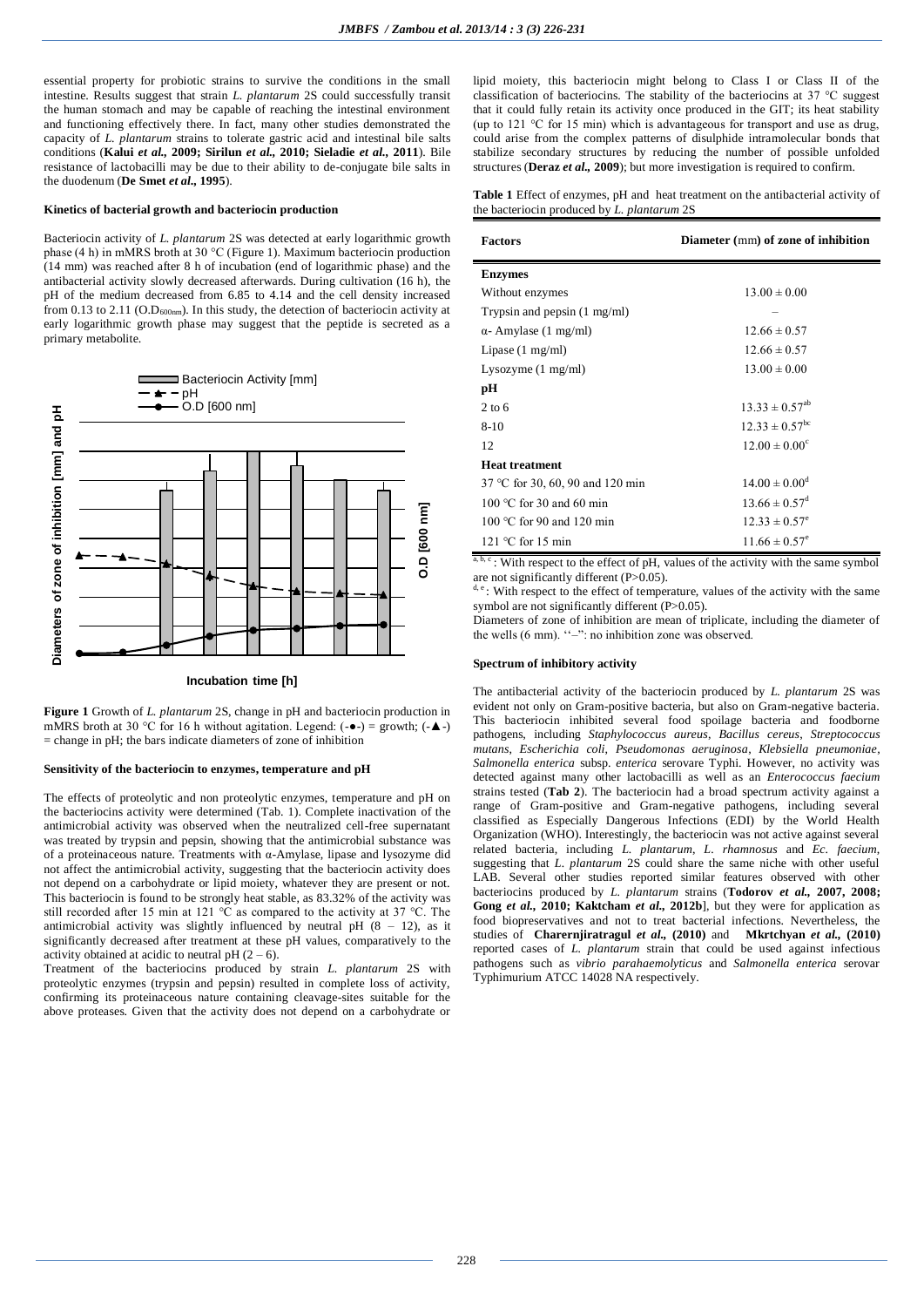| <b>Indicator strains</b>                               | <b>Sources</b>    | <b>Growth conditions</b>     | Diameters $(mm)*$ of zone of<br>inhibition |  |
|--------------------------------------------------------|-------------------|------------------------------|--------------------------------------------|--|
| Lactic acid bacteria                                   |                   |                              |                                            |  |
| L. plantarum 5S                                        | Our collection    | $MRS^d$ , 30 °C              | $14.00 \pm 0.00$                           |  |
| L. plantarum 9S                                        | Our collection    | MRS, $30 °C$                 |                                            |  |
| L. plantarum 11S                                       | Our collection    | MRS, $30 °C$                 |                                            |  |
| L. plantarum 29V                                       | Our collection    | MRS, $30 °C$                 |                                            |  |
| L. rhamnosus 18S                                       | Our collection    | MRS, $30^{\circ}$ C          |                                            |  |
| L. rhamnosus 1K                                        | Our collection    | MRS, $30^{\circ}$ C          |                                            |  |
| E. faecium DSM 13596                                   | DSM <sup>a</sup>  | MRS, $30^{\circ}$ C          |                                            |  |
| Other Gram-positive bacteria                           |                   |                              |                                            |  |
| L. innocua ATCC 33099                                  | ATCC <sup>b</sup> | $TB^e$ , PCA, 37 $^o$ C      | $13.66 \pm 0.57$                           |  |
| S. aureus ATCC 25923                                   | <b>ATCC</b>       | TB, PCA <sup>f</sup> , 37 °C | $12.66 \pm 0.57$                           |  |
| B. cereus ATCC 11778                                   | ATCC              | TB, PCA, 37 °C               | $13.00 \pm 0.00$                           |  |
| S. mutans DSM 20523                                    | <b>DSM</b>        | MH <sup>g</sup> , 37 °C      | $12.66 \pm 1.15$                           |  |
| Gram-negative bacteria                                 |                   |                              |                                            |  |
| E. coli ATCC 11775                                     | <b>ATCC</b>       | MH, $37^{\circ}$ C           | $13.66 \pm 0.57$                           |  |
| P. aeruginosa ATCC 27853                               | <b>ATCC</b>       | TB, PCA, 37 °C               | $14.33 \pm 0.57$                           |  |
| K. pneumoniae (Clinical isolate)                       | CPY <sup>c</sup>  | TB, PCA, 37 °C               | $14.00 \pm 1.00$                           |  |
| <i>S. flexneri</i> (Clinical isolate)                  | <b>CPY</b>        | $N^h$ , 37 °C                |                                            |  |
| S. enterica subsp. enterica serovar Typhi ATCC<br>6539 | <b>ATCC</b>       | MH, $37^{\circ}$ C           | $13.66 \pm 0.57$                           |  |
| P. mirabilis (Clinical isolate)                        | <b>CPY</b>        | TB, PCA, 37 °C               |                                            |  |

**\*:** Inhibition zone Diameters are means of three independent experiments**.** Wells (6 mm in diameter) were filled with 50 µl of Neutralized Cell-free supernatant (NCFS). "**–**": no inhibition**.** 

**<sup>a</sup>DSM:** Deutsche Sammlung von Mikroorganismen und Zellkulturen GmbH, Brau. **<sup>b</sup>ATCC:** American Type Culture Collection. **<sup>c</sup>CPY:** Centre Pasteur Yaoundé. **<sup>d</sup>MRS**: de Man, Rogosa and Sharpe broth and agar. **<sup>e</sup>TB:** Tryptone broth. **<sup>f</sup> PCA:** Plate Count Agar. **<sup>g</sup>MH:** Mueller Hinton Broth and Agar. **<sup>h</sup>N:** Nutrient broth and agar.

### **Mode of action of the bacteriocin produced by** *L. plantarum* **2S**

The addition of the neutralized cell-free supernatant containing bacteriocin to cells of *S. enterica* subsp*. enterica* serovare Typhi ATCC 6539 in their early logarithmic growth phase (3 h-old) resulted in a significant decrease (P<0.05) in the number of viable cells and cell density 1 h after the treatment; Afterwards, the viable cell number remained constant whereas the cell density slightly but not significantly increase over the following 4 h (Figure 2).

- log CFU/ml control

log CFU/ml in presence of bacteriocin





A similar situation was observed when the neutralized cell-free supernatant containing bacteriocin was added to an early logarithmic growth phase culture of *L. plantarum* 5S (Figure 3). It is worth noting that the addition of sterile distilled water (control) instead of bacteriocin resulted in continuous increase of the number of viable cells and cell density of the two indicators strains. The bacteriocin produced by *L. plantarum* 2S has a bacteriostatic mode of action against *L. plantarum* 5S and *S. enterica* subsp. *enterica* serovare Typhi ATCC 6539. Although the majority of the bacteriocins produced by LAB showed a lethal effect (with or without cell lysis), a bacteriostatic effect has also been described for plantaricins (**Atrih** *et al.,* **2001; Hernàndez** *et al.,* **2005;** 

**Kaktcham** *et al.,* **2011; Xie** *et al.,* **2011**)**.** It is however worth noting that the determination of the bactericidal or bacteriostatic effect *in vitro* is strongly influenced by several aspects of the assay such as the number of arbitrary units, the buffer and the culture medium, the purity of the antimicrobial agent, the indicator strain and the cell density used (**Hernàndez** *et al.,* **2005 ).**



**Figure 3** The effect of the bacteriocin produced by *L. plantarum* 2S on the growth of *L. plantarum* 5S over a period of 8 h. Optical density recorded in the absence  $(\blacksquare)$  and in the presence  $(\square)$  of bacteriocin respectively. Viable cell counts recorded in the absence  $(\triangle)$  and in the presence  $(\triangle)$  of bacteriocin respectively. The values are means of three independent experiments and the error bars are the standard deviation (SD)

## **Viability of** *L. plantarum* **2S in pasteurized local honey**

Figure 4 showed the viable cell counts of *L. plantarum* 2S in pasteurized local honey stored at 4 °C and 25 °C for 28 days. Viable cell counts of *L. plantarum* 2S did not show significant changes (P>0.05) after storage at 4 °C for 28 days, as a slight but not significant decrease (from  $2.78 \times 10^7$  CFU/ml to  $5.62 \times 10^6$ ) CFU/ml) was observed (**Figure 4**). The estimated survival percentage at this storage temperature was 90.66%. When the inoculated honey was stored at 25  $^{\circ}$ C, a significant decrease (P<0.05) of the number of viable cell was recorded. going from 2.78  $\times$  10<sup>7</sup> CFU/ml to 6.30  $\times$  10<sup>4</sup> CFU/ml after 28 days of storage. At this storage temperature, the estimated survival percentage was 64.47%.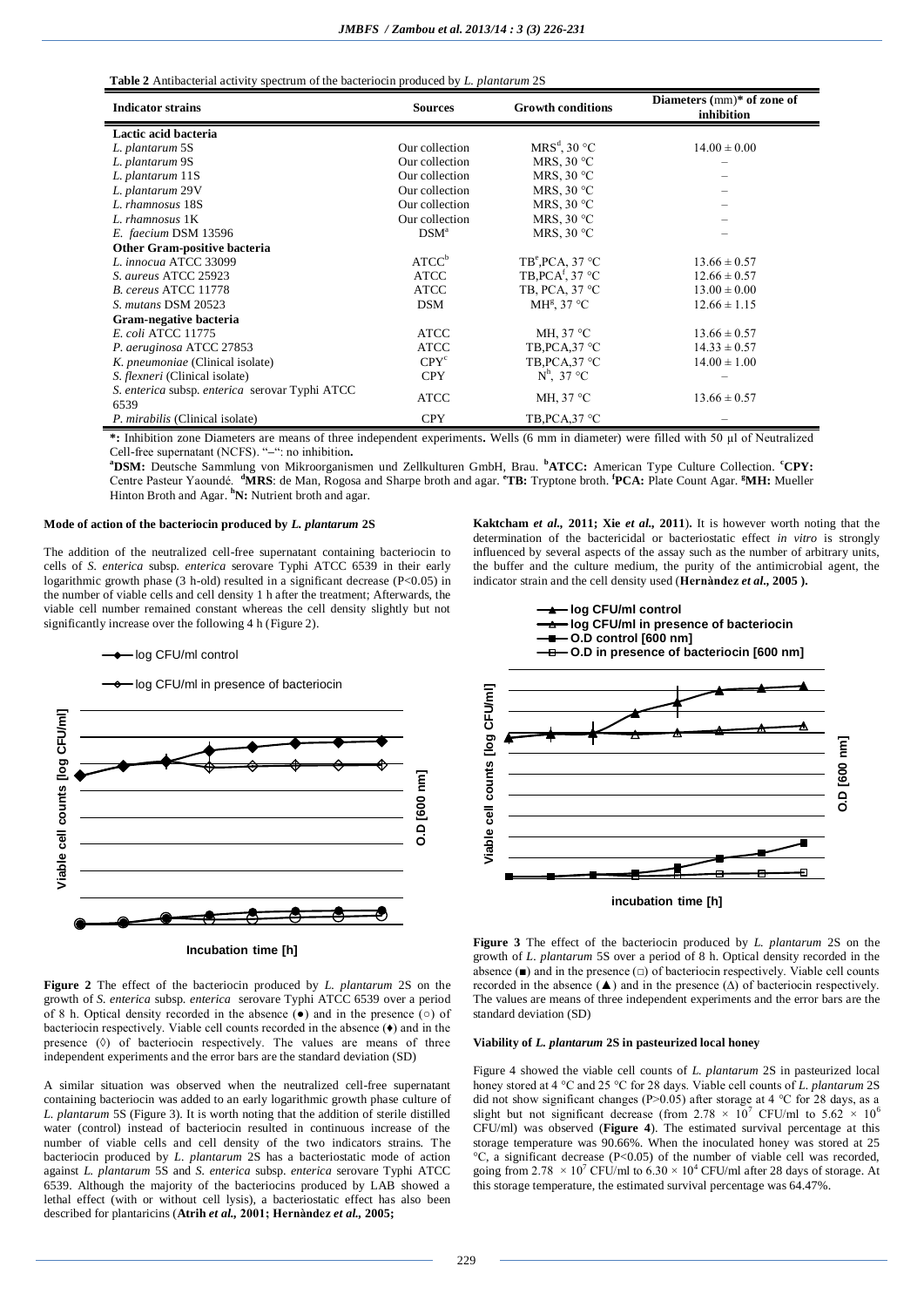



**Storage Time [d]**

**Figure 4** comparison of the number of viable cells counts in honey inoculated with *L. plantarum* 2S during storage at 4 °C and at room temperature (25°C) for 28 days.

Values are means with standard deviation of three independent experiments.

\*: The number of viable cell counts of *L plantarum* 2S in honey stored at 25°C for 28 days is significantly different from the initial value ( $p<0.05$ )

Refrigeration at 4 °C is commonly used to keep cells alive. *L. plantarum* 2S exhibited best viability in honey stored at 4 °C. This survival of strain *L. plantarum* 2S could be attributed to the presence of fructooligosaccharides (FOS) in honey; However, the viable cell number could not increase due to the lower moisture content of honey samples as well as their lower proteins content, as the growth of lactobacilli requires some complex media containing more proteins and growth factors (**De Man** *et al.,* **1960**).

## **Changes in physico-chemical characteristics of inoculated honey during storage**

Free acidity, pH, moisture content and density are amongst the physico-chemical characteristic commonly used as main indicators of quality and stability of honey. After 28 days of storage at 4 °C and 25 °C, no significant change was observed in the physico-chemical parameters of the honey samples (**Tab 4**). The moisture, pH, free acidity and density ranged from 17.25 to 17.90 %, 4.22 to 4.28, 101.0 to  $102.50 \text{ mEq.kg}^{-1}$ , and  $1.35 \text{ to } 1.39 \text{ g.m}^{-1}$  respectively, for the honey samples stored at  $25^{\circ}$ C. For the samples stored at  $4^{\circ}$ C, the values of these parameters ranged from 17.35 to 18.10%, 4.22 to 4.25, 101.25 to 102.50, and 1.34 to 1.39 g/ml respectively (**Tab 3**).

| <b>Storage</b><br>time<br>(days) | <b>Table 5</b> The site of the interaction is the state of honey samples damage and $\sim$ and footh temperature (25 $\sim$ )<br>Samples (storage temperature) | Moisture*<br>(%) | $pH*$           | Free acidity*<br>(mEq/kg) | Density* (g/ml) |
|----------------------------------|----------------------------------------------------------------------------------------------------------------------------------------------------------------|------------------|-----------------|---------------------------|-----------------|
| $\overline{0}$                   | Honey                                                                                                                                                          | $17.35 \pm 0.35$ | $4.22 \pm 0.07$ | $102.00 \pm 1.41$         | $1.38 \pm 0.05$ |
|                                  | Honey $(25 °C)$                                                                                                                                                | $17.37 \pm 0.17$ | $4.28 \pm 0.00$ | $101.00 \pm 0.00$         | $1.39 \pm 0.04$ |
|                                  | Honey + L. plantarum (25 °C)                                                                                                                                   | $17.87 \pm 0.31$ | $4.28 \pm 0.00$ | $102.00 \pm 1.41$         | $1.39 \pm 0.01$ |
| $\tau$                           | Honey $(4 °C)$                                                                                                                                                 | $17.67 \pm 0.45$ | $4.23 \pm 0.00$ | $102.50 \pm 0.70$         | $1.36 \pm 0.04$ |
|                                  | Honey + L. plantarum $(4 °C)$                                                                                                                                  | $17.90 \pm 0.14$ | $4.22 \pm 0.00$ | $102.00 \pm 0.00$         | $1.36 \pm 0.09$ |
|                                  | Honey $(25 °C)$                                                                                                                                                | $17.25 \pm 0.39$ | $4.28 \pm 0.02$ | $102.50 \pm 0.70$         | $1.35 \pm 0.04$ |
| 14                               | Honey + <i>L. plantarum</i> (25 °C)                                                                                                                            | $17.65 \pm 0.91$ | $4.27 \pm 0.00$ | $102.25 \pm 0.35$         | $1.38 \pm 0.03$ |
|                                  | Honey $(4 °C)$                                                                                                                                                 | $17.80 \pm 0.54$ | $4.22 \pm 0.01$ | $102.5 \pm 0.70$          | $1.37 \pm 0.00$ |
|                                  | Honey + L. plantarum $(4 °C)$                                                                                                                                  | $18.10 \pm 0.42$ | $4.23 \pm 0.00$ | $101.5 \pm 0.70$          | $1.34 \pm 0.10$ |
|                                  | Honey $(25 °C)$                                                                                                                                                | $17.90 \pm 0.56$ | $4.27 \pm 0.01$ | $102.0 \pm 0.00$          | $1.36 \pm 0.05$ |
|                                  | Honey + <i>L. plantarum</i> (25 °C)                                                                                                                            | $17.90 \pm 0.56$ | $4.27 \pm 0.00$ | $102.0 \pm 0.00$          | $1.32 \pm 0.01$ |
| 21                               | Honey $(4 °C)$                                                                                                                                                 | $18.00 \pm 0.10$ | $4.25 \pm 0.00$ | $101.25 \pm 0.35$         | $1.35 \pm 0.04$ |
|                                  | Honey + L. plantarum (4 °C)                                                                                                                                    | $18.10 \pm 0.51$ | $4.23 \pm 0.01$ | $101.25 \pm 1.06$         | $1.35 \pm 0.02$ |
|                                  | Honey $(25 °C)$                                                                                                                                                | $17.67 \pm 0.45$ | $4.25 \pm 0.00$ | $101.50 \pm 0.70$         | $1.39 \pm 0.02$ |
| 28                               | Honey + L. plantarum (25 °C)                                                                                                                                   | $17.75 \pm 0.35$ | $4.24 \pm 0.00$ | $101.50 \pm 0.70$         | $1.36 \pm 0.02$ |
|                                  | Honey $(4 °C)$                                                                                                                                                 | $18.10 \pm 0.42$ | $4.22 \pm 0.00$ | $102.00 \pm 1.41$         | $1.36 \pm 0.01$ |
|                                  | Honey + <i>L. plantarum</i> (4 °C)                                                                                                                             | $18.00 \pm 0.10$ | $4.24 \pm 0.01$ | $102.00 \pm 2.82$         | $1.39 \pm 0.02$ |

**Table 3** Physico-chemical characteristics of honey samples during storage at 4 °C and room temperature (25 °C)

\*: no significance difference (P>0.05) was observed between the values for each parameter. Values in this table are means of three independent experiments.

The inoculation of honey samples with *L. plantarum* 2S did not altered their physico-chemical quality over the period and temperature of storage. The pH range was in accordance with the values recommended by the international honey commission **(Bogdanov** *et al.,* **1997)** as well as the results of **Mbogning** *et al.* **(2011)** which shows that the pH of different samples of honey in Western highlands and Adamawa regions of Cameroon is between 4.1 and 5.0.The values of the moisture content were less than the maximum 20% recommended by Codex Alimentarius [12], while the values of the density were in agreement with the standard value defined by IHC. The results of these parameters were also similar to those reported by **Mbogning** *et al.* **(2011).**

# **CONCLUSION**

In this study we demonstrated the ability of *L. plantarum* 2S to resist stressful conditions of the stomach and small intestine. The properties of its bacteriocin (broad antibacterial activity spectrum, heat stability, resistance to acidic and alkaline pH) indicate that it can be an alternative organism to use as probiotic in the treatment of infectious diseases. Pasteurized locally produced honey has been found to be a good matrix to convey this probiotic strain into the GIT of Humans

or animals, provided that it is being stored at 4 °C. These results are promising and more studies are necessary to investigate the survival of other probiotic strains in local honey and the *in vivo* antimicrobial activity of the inoculated honey samples.

## **REFERENCES**

AFNOR. 1981. Recueil des normes Françaises des corps gras, graines oléagineuses, produits dérivés. 438p. ISBN-10: 2123331015

ATRIH, A., REKHIF, N., MOIR, A., J., G., LEBRIHI, A., LEFEBVRE, G. 2001. Mode of action, purification and amino acid sequence of plantaricin C19, an anti-*Listeria* bacteriocin produced by *Lactobacillus plantarum* C19. *International Journal of Food Microbiology*, 68, 93-109.

Bogdanov, S., Martin , P., Lüllmann, C. , Borneck, R., Ch. Flamini, Ch., Morlot, M., Heretier, J., Vorwohl, G. Russmann, H., Persano-Oddo, L., Sabatini, A.G., Marcazzan, G.L., Marioleas, P., Tsigouri, K. Kerkvliet, J., Ortiz, A., Ivanov, T. 1997. Harmonised methods of the European honey commission, Apidologie (extra issue), 1-59.